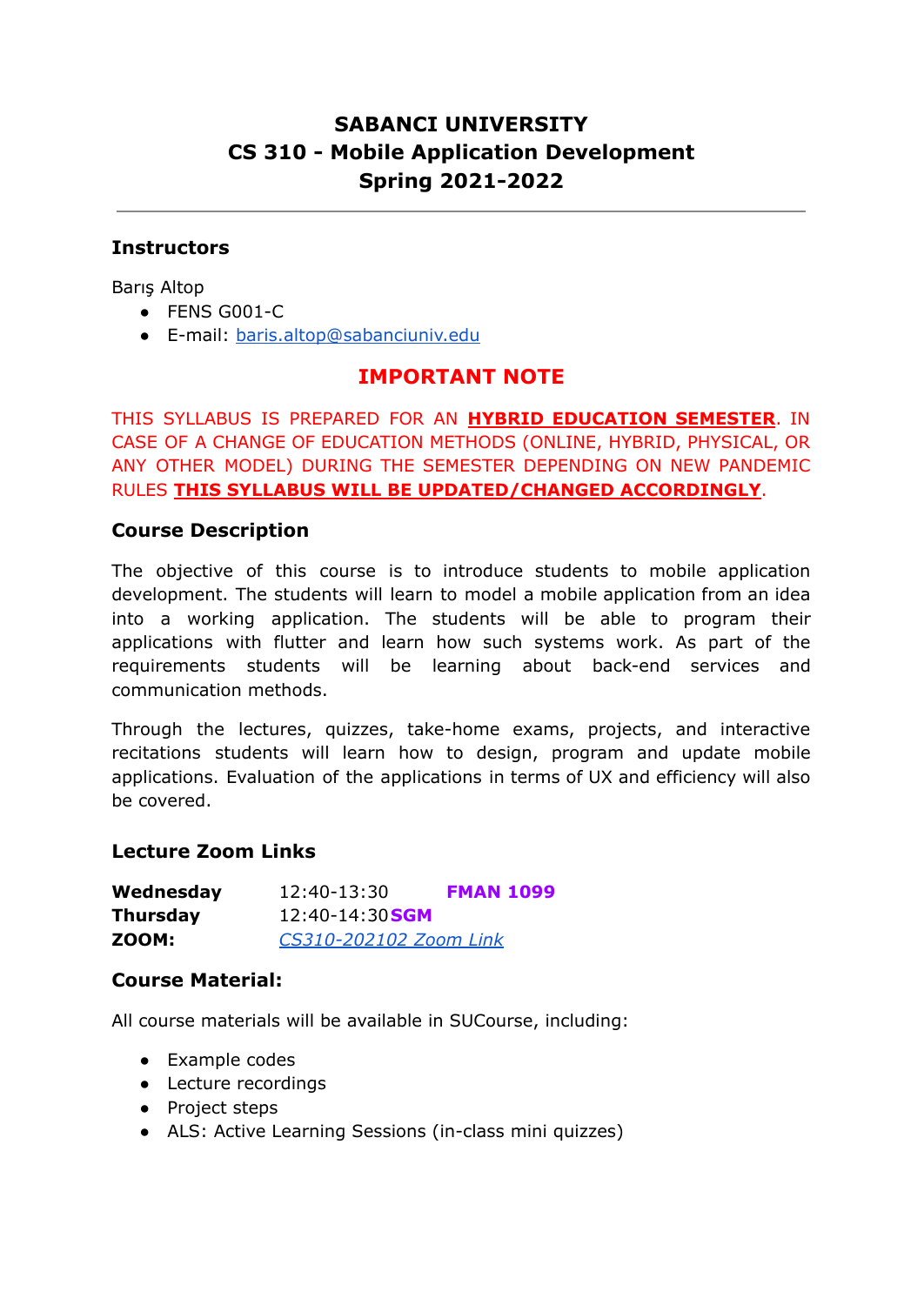# **Tentative Grading**

| Project      | 25% |
|--------------|-----|
| ALS          | 15% |
| Midterm Exam | 28% |
| Final Exam   | 32% |

### **Assistants**

- Mahdi Ali Pour [mahdialipour@sabanciuniv.edu](mailto:mahdialipour@sabanciuniv.edu)
- Elif Sahin [sahinelif@sabanciuniv.edu](mailto:sahinelif@sabanciuniv.edu)

# **Tentative Outline**

- 1. Introduction to Mobile Development
- 2. Introduction to Dart
- 3. Introduction to Flutter
- 4. Widgets
- 5. Creating views
- 6. Widget styling
- 7. Navigation between views
- 8. ListViews
- 9. HTTP requests
- 10.JSON parsing
- 11.Firebase
- 12.Authentication
- 13.Analytics
- 14.Crashlytics
- 15.Firestore
- 16.Realtime Database
- 17.App State Management
- 18.App Submission

Please note that weighted average is not the only criterion in letter grading!

- ❖ **All ALSs will be online**, whether you are in class or online at Zoom.
	- ➢ All ALS's will be proctored in-class and also online via Zoom or Google Meet.
	- $\ge$  All ALSs will be held during lecture hours or recitation hours.
- ❖ According to the university guidelines all other exams will be physical, i.e. written in-class.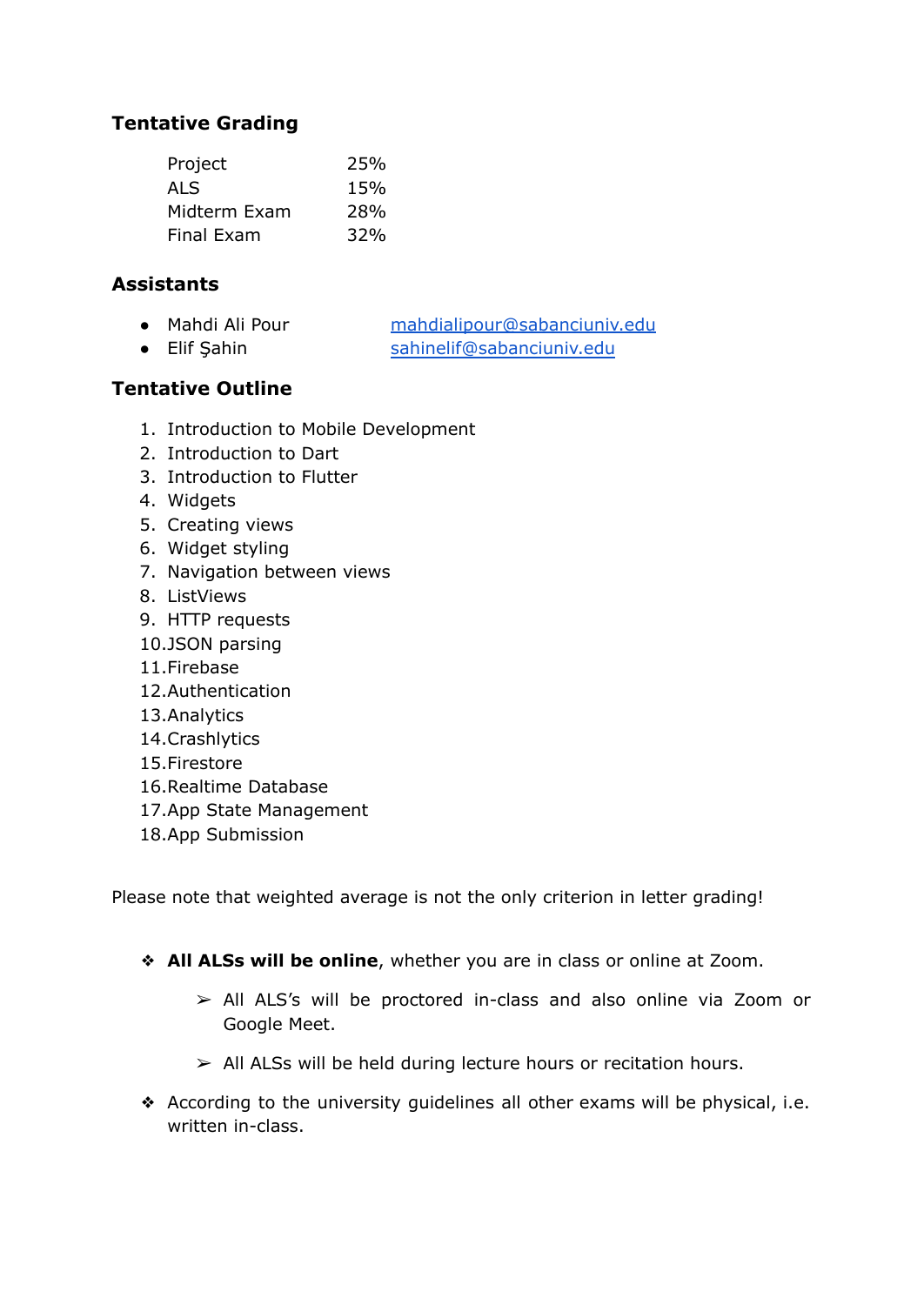- $\triangleright$  Midterm exam date and time will be announced during the semester.
	- You will be asked several questions on this exam.
- $\triangleright$  We will have a final exam during the regular finals period. Student resources will decide and announce the exact date and time for the exam.
	- You will be asked several questions on this exam.
- ❖ For each online examination (ALS)
	- $\triangleright$  You will be solving/implementing the questions on SUCourse+.
	- ➢ We will manually grade all your answers (code, text) on SUCourse+.
	- $\geq$  Don't worry about timing. You will have enough time to solve each question. However, note that "enough time" does not mean "unlimited time".
	- $\geq$  Other details will be announced prior to each examination.
- ❖ At the end of the semester, course grades will be calculated using a predefined point distribution.
	- $\triangleright$  We constructed a letter grade point interval mapping based on the previous semesters, in a student-friendly manner (like a very soft catalog grading scheme).
	- $\geq$  Your grade will not depend on any other students' grade.
	- $\triangleright$  We have no intention of releasing the letter grade boundaries.
- ❖ There will be at least 4-6 steps on the project during the semester. All of the assigned steps will be graded and monitored by a TA that is assigned to your project. Your TA may ask for an oral exam for any step and it will be taken into consideration in the overall grade. Each step will have a different weight in overall grading.
- ❖ There will be many ALS's during the semester. All ALS's will be through SUCourse+. Each question will be considered as a single ALS. The worst 1/3 of them will be discarded, and the rest of them will have equal weight on grading. In other words, if there are 3N different ALS questions, best 2N grades will be taken into consideration.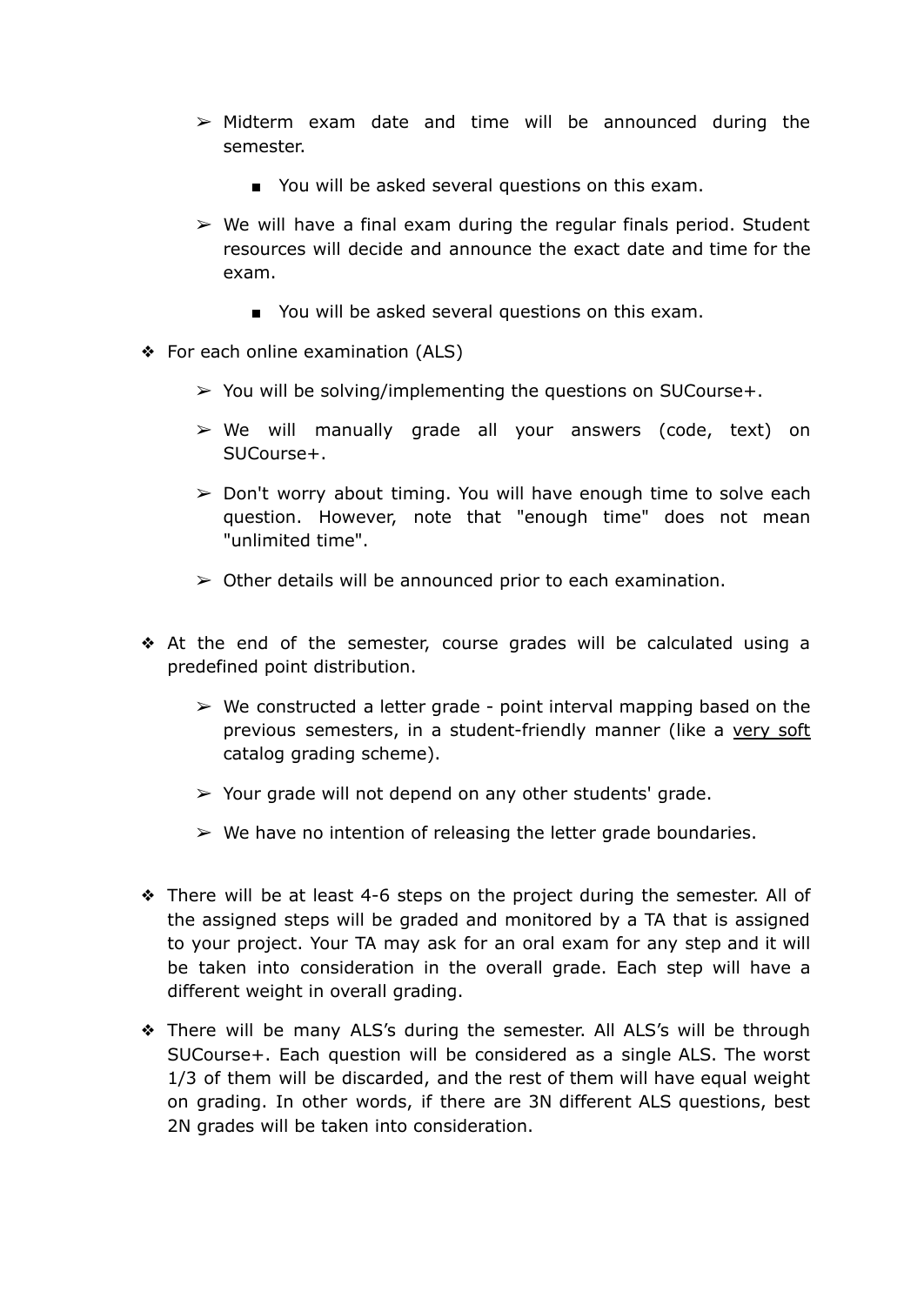- ◆ There won't be any make-up for ALS's and project steps in any case, including medical health reports and official university activities.
- ❖ If your exams' *weighted* average is below 30, you will fail the course even if your total grade is equal or above the overall passing grade.
	- $\geq$  Surely, having exam's weighted average greater than or equal to 30 does not mean that you will pass the course.
- ❖ If your overall grade is lower than 45, you will fail the course.
- ❖ If you miss all of the ALSs, do not participate in the project, midterm and final exam as well; then you will get an NA grade.
- ❖ If you miss the midterm or final exam and if you do not take the make-up exam for that missing exam; then you will directly get an F grade.

## **Make-up Policy**

No make-up is allowed for the ALS's and/or project steps. Students automatically get 0 (zero) from the respective ALS/project step grade if any of them is missed.

Make-up is only allowed for the midterm and final examination to those with an official report from the University Health Center and to those with an official permission notice from the university for participating in a university event on the date of the exam in question. Students must submit their reports/notices to one of the instructors **before** the exam in question. The ones having other excuses should contact the instructors within the day of the exam to be missed and then the instructors will decide whether these students are allowed to take the make-up exam. Any excuses to be brought to the attention of the instructors after the exam will **not** be considered. **No exceptions to these rules**!

Dates and details of the make-up examinations will be announced later.

*Make-up examinations will be written and oral*. *Also, please note that the make-up exams are expected to be much harder than the regular exams, due to fairness reasons.*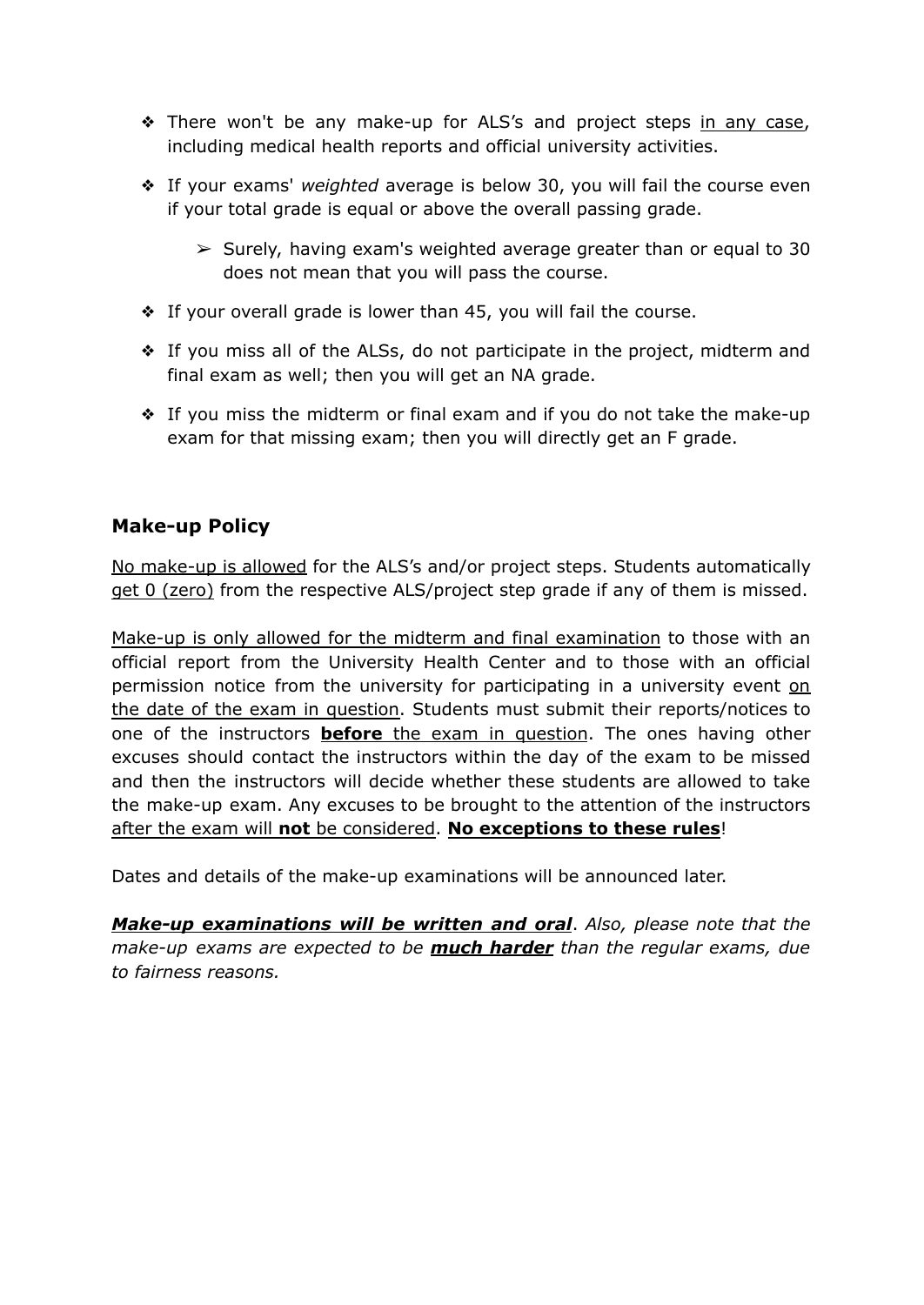# **Exam/Submission Review Policy**

Students are allowed to object to their midterm and final examination, as well as their project step grades. You can only object to your grades *within 7 days* after the respective grade is announced. Grade bargaining will absolutely not be tolerated.

# **Plagiarism Policy (Academic Integrity)**

Plagiarism means presenting someone else's work as yours. This is a very serious, ethical problem, especially for all online examinations.

### **During this term all of your submissions (project, ALS's, midterm and final) will be checked against plagiarism.**

This part is prepared in order to explain the actions that yield to plagiarism, and the sanctions against it. Most of the actions and sanctions mentioned in this part will also be valid for all CS courses as well; but there might be small differences for the rules among these courses.

([http://people.sabanciuniv.edu/levi/cs204/policy\\_plagiarism.html\)](http://people.sabanciuniv.edu/levi/cs204/policy_plagiarism.html)

A plagiarized work may or may not be a verbatim copy of another project, ALS, take-home exam/quiz/question/midterm/final. Verbatim copies are of course plagiarized ones. However, if any project, ALS, take-home exam/quiz/question/midterm/final is derived from another one by partially changing some parts, this action is also plagiarism. A common fallacy is that the graders cannot catch a program that is developed by partially changing another program. Believe it or not, such programs are caught very easily by using some special software.

From the above paragraph, it should be clear that "similar" submissions (take-home exam, quiz, midterm, final) might be treated as plagiarized ones. It is in your hands to avoid ending up with "similar" submissions. Some precautions are as follows:

- Do not share your work during any examination, wholly or partially.
- Do not discuss the crucial details of your submissions with others.
- Keep any electronic/paper storage that includes your work in a secure place.
- Do not allow other people access your computer through sharing facilities and programs. Some cheaters use network scanners to search for computers with open shares and steal your data (happened in the past).
- Do not help or accept help that yields similar codes.
- Do not share your password.
- Do not enter your password in public computers (in the past, we have seen cases where the passwords and then the take-home exam are stolen).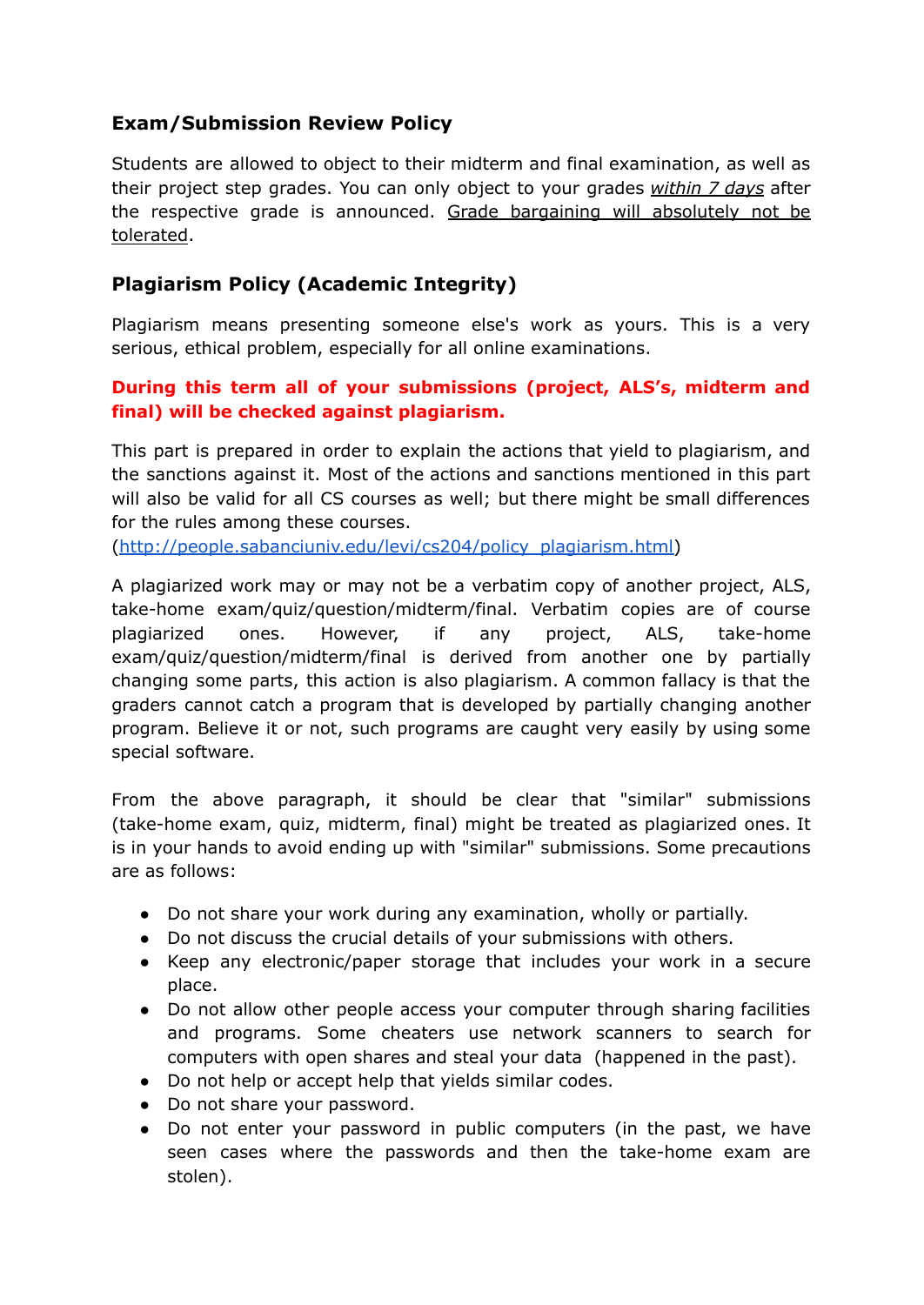- Do not make or take any project, ALS, take-home exam, quiz, midterm or final together.
- Do not have a friend or someone else make or take your project, ALS, take-home exam, quiz, midterm or final.

When a plagiarism case is detected, sanctions are applied to all parties regardless of the actual source of the submission (project, ALS, take-home exam, quiz, midterm, final). These sanctions are as follows:

- For the first time, all plagiarized project step or ALS owners receive **-100 (minus hundred)**.
	- $\circ$  Each student will have an opportunity to explain his/her situation.
- Second time a plagiarized project step or ALS is detected, the student fails the course automatically.
- If any plagiarized work is submitted for **the midterm or final exam, you will fail the course automatically**.

Below you can find a preliminary classification of plagiarizers according to our experience:

- Hard-workers and lazy friends: This is the most common method. In this case, the hard-worker student makes the project, ALS, take-home exam, quiz, midterm or final and gives it to his/her lazy friend(s). **But do not forget both of them are punished.** You have to be able to say "NO", if one of your friends asks for your work. Moreover, please do not get fooled with arguments such as "*I will just have a look at it in order to see the main idea. Then I will do it by myself*". Even if your friend really tries to do so, (s)he may not succeed to make a legitimate submission work and may submit a plagiarized submission work derived from yours (this happened several times in the past). Moreover, your friend may share your hardwork with some other people and these other people may derive plagiarized submission work out of yours. Please do not forget that your friend who takes your work has nothing to lose. When (s)he is punished, (s)he would just accept it, but you, as the actual person who spent time and effort, will also be punished. This is really a very bad experience (just imagine it and you will see that it is really a very bad feeling). That is why **PLEASE DO NOT SHARE ANY OF YOUR WORK DURING ANY EXAMINATION**.
- Collaborators: More than one people make the same project, ALS, take-home exam, quiz, midterm or final with minor or major modifications. The common excuse for this category is "*we made the take-home exam together*". In CS310, project steps are to be done together (equal work), however ALS exams are to be done personally. ALS's are not group exams to be shared over Whatsapp or similar platforms. Another excuse is "*I applied the university motto: creating and developing together*". Our motto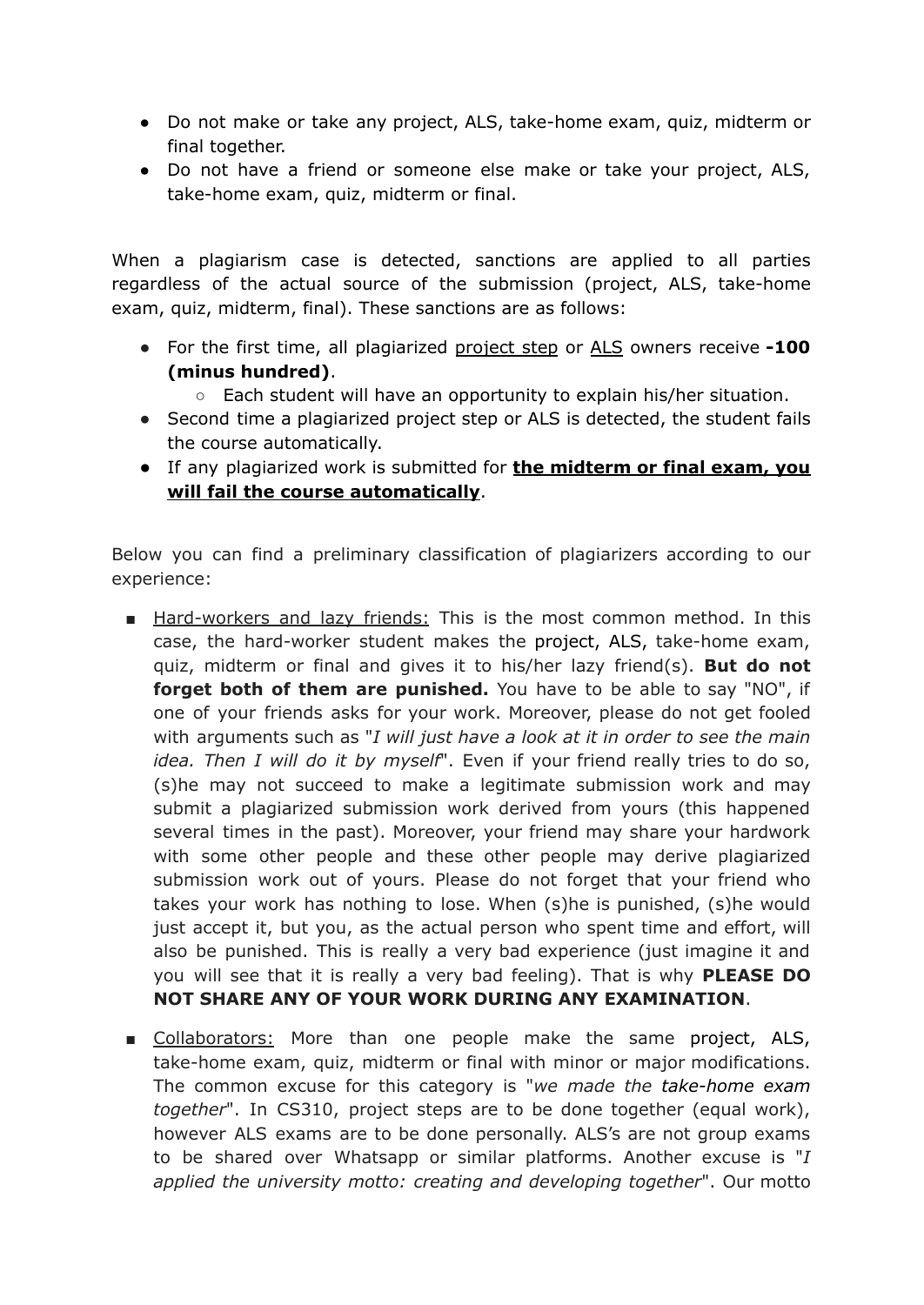is a valid argument if and only if you can write all of the creators and developers' names on the final product (the ALS exam in our case) and you can share all the benefits of that product. This is only possible for the project in CS310, besides that you cannot create and develop your ALS, midterm or final exams together.

- Deceived cheaters: This category includes people who pay other people to make their own project, ALS, take-home exam, quiz, midterm or final. But the one who takes money makes the same project, ALS, take-home exam, quiz, midterm or final for more than one person. So there are people that do not know each other but submit the same work. Moreover, when we catch a student who pays or gets paid for such a project, ALS, take-home exam, quiz, midterm or final trade, both parties are directly reported for an immediate disciplinary investigation. In this respect, we are in collaboration with freelancer sites, at which programmers are looking for jobs. We are immediately informed when our project, ALS, take-home exam, quiz, midterm or final appeared at these sites. These activities are both against the law and against university disciplinary regulations. All people involved in these activities (both the ones looking for freelancers and/or programmers to have a project, ALS, take-home exam, quiz, midterm or final done and the ones who contact these traders) will both be directly reported to the disciplinary committee and to the prosecutor's office.
- Forgetters: The ones who forget their project, ALS, take-home exam, quiz, midterm or final in public places. "*I forgot it someplace and X took it*" is not a valid argument. You are responsible for keeping your project, ALS, take-home exam, quiz, midterm or final in a secure place. From the discussion above, it should be clear that even if you are not aware that your program files are taken by some other people, you still are responsible and subject to sanctions. Otherwise, the argument of "*I do not know how my files are taken*" is put forward by everybody and we cannot overcome the problem of plagiarism. Moreover, we, as the CS310 instructional team, do not have the right of investigating the actual source and the distribution mechanism of the project, ALS, take-home exam, quiz, midterm or final in order to reach a guilty/not-guilty verdict. This is a legal problem. Therefore, in case of a situation where your project, ALS, take-home exam, quiz, midterm or final files are taken without your consent, you have the right to report these other people to the dean's office for a disciplinary investigation. After this investigation, if you are proven to be innocent and the other people get some disciplinary penalties, then your grade will be given back. However, without your formal written complaint to the dean's office and a disciplinary investigation, no grades can change.
- Open computer sharers: Some people willingly/unwillingly open some part of their computers' disk or cloud accounts to the shared environment probably for multimedia exchange. However, if you are not careful and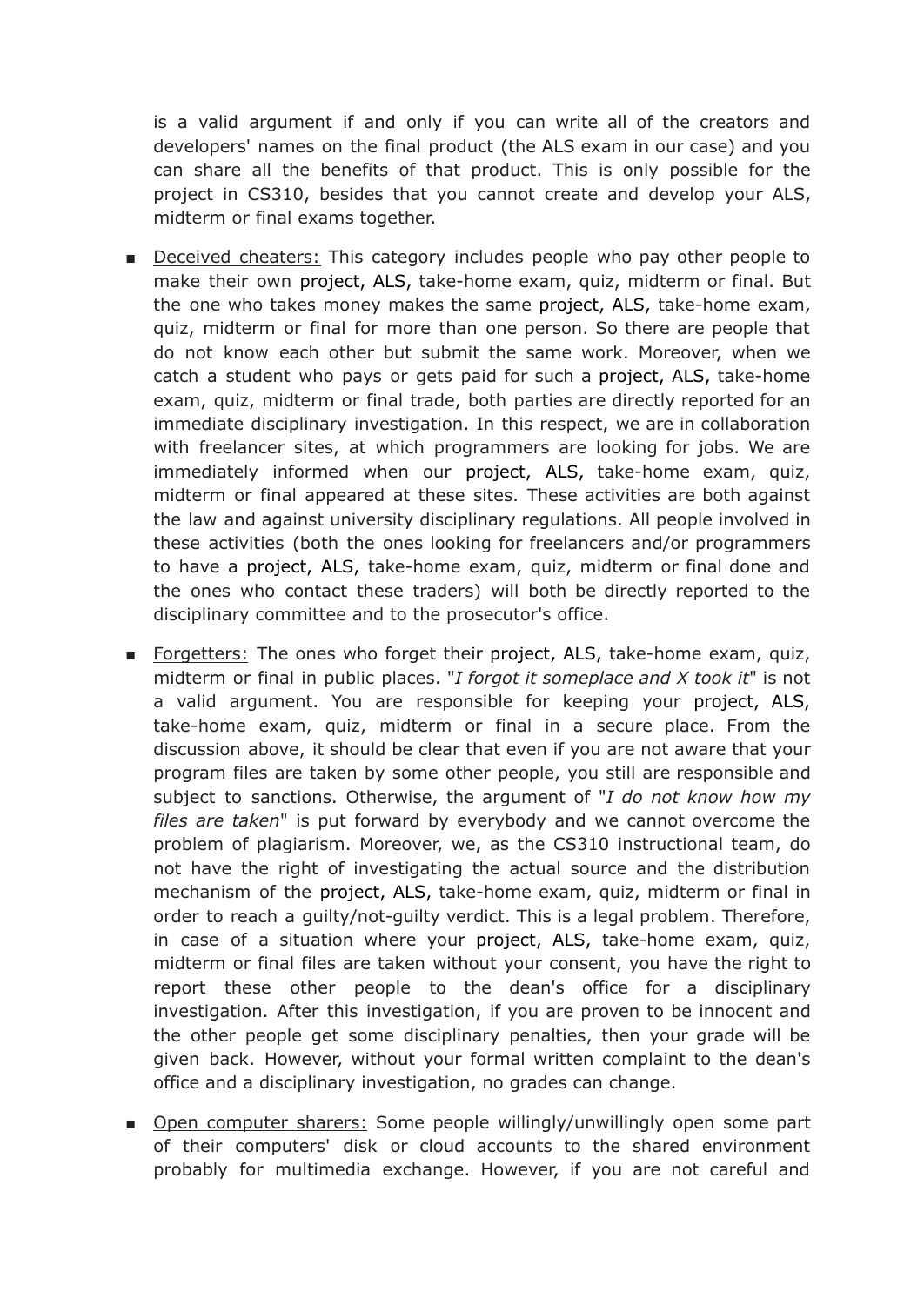experienced enough, you may end up with a situation where your project, ALS, take-home exam, quiz, midterm or final files are also in open share. This way, some other people may steal your project, ALS, take-home exam, quiz, midterm or final files. Such incidents happened in the past. Thus, please do not open your computers' or clouds' share. Our policy is the same as the previous bullet in case your project, ALS, take-home exam, quiz, midterm or final is stolen in this way.

■ Password sharers: Passwords are personal information. Even if you share it with your best friend, your private data is no longer secure. Moreover, passwords entered in public computers can be stolen. Thus, please enter your password only on your own computer. Our policy is the same as above, if your password, and then your project, ALS, take-home exam, quiz, midterm or final is stolen in this way.

By this policy, we are not aiming to stop any kind of correspondence and cooperation among the classmates. Of course, the students will talk about their take-home exam and discuss some solutions. However, the students should know where to stop these discussions. In that respect, there is a thin line between plagiarism and cooperation. And unfortunately it is not possible to quantify this line. So when you start cooperation, you are taking a risk of being treated as a plagiarizer. Please keep this in mind and do not get into the forbidden area.

It is the student's responsibility to ensure that (s)he completely understands any material that (s)he submits and that (s)he is actively engaged in the production of the solution. The instructors and TAs of this course reserve the right to ask the students to explain the reasoning behind their work without the presence of any collaborators. Students should know that the *written submitted work is not the only material that will be graded*. The instructors or TAs might **request a viva** (oral exam), and **grade it instead of the written submitted work**.

Additionally, cases of plagiarism will be directly referred to the Dean's Office for disciplinary action. This course does not tolerate any breach of academic integrity

(more info on [https://www.sabanciuniv.edu/en/academic-integrity-statement\)](https://www.sabanciuniv.edu/en/academic-integrity-statement).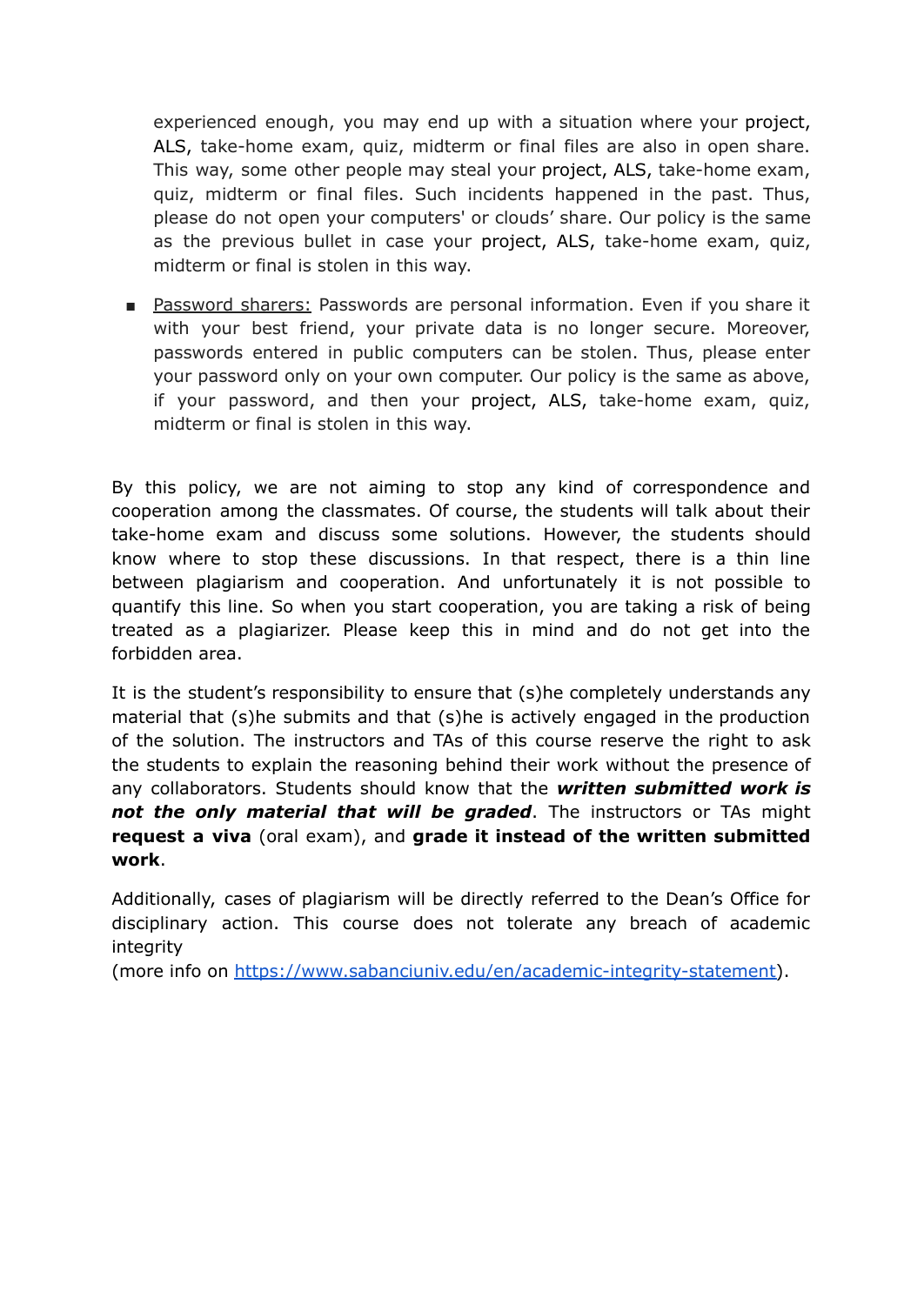#### **Special Note from the Instructors:**

**Please do not think that this policy has been written under the classical instructor's thought of "***No students can fool us***". We can assure you that when a student cheats or submits plagiarized work, we do not feel anything personally. We are just trying to behave fairly in a crowded course. When a student plagiarizes, (s)he may obtain some points that (s)he does not deserve. We are trying to protect honest students. Thank you in advance for your cooperation.**

#### **Additional Notes**

Students are responsible for every announcement made in lecture/[SUCourse+](https://sucourse.sabanciuniv.edu/plus) or sent via email. Students are expected to check their Sabanci [University](https://mymail.sabanciuniv.edu) mail [inboxes](https://mymail.sabanciuniv.edu) regularly as important announcements will be sent to them via email. Not attending the class/online lecture, not following SUCourse, not checking emails regularly is not an excuse, in case they miss something.

#### **Course Components**

*Lectures*: Lectures are the main building blocks of this course. The content delivered in the lectures will be tested in quizzes, ALS's, take-home exams, project steps, midterm and final examinations. Attendance is not mandatory; however, students are recommended and encouraged to attend the lectures for their own good. Some of the ALS's will be held during the lectures. **OFFLINE** LECTURE MATERIALS WILL BE SHARED WITH THE STUDENTS THROUGH SUCOURSE, BEFORE THE REGULAR LECTURE HOURS. **ONLINE** LECTURE MATERIALS WILL BE SHARED WITH THE STUDENTS THROUGH SUCOURSE, AFTER THE REGULAR LECTURE HOURS. **ONLINE & OFFLINE LECTURE MATERIALS WILL BE AVAILABLE FOR 2 WEEKS.**

*Recitations*: Recitations are a key part of the course, where more examples for the topics covered in the lectures will be shown, solved, developed. Our recitations are 1 hour long per week and will be held each week. There will be some ALS's during some of the recitations. Questions will ve equally hard for both sessions, but will be different. ALL RECITATIONS WILL BE **ONLINE** and ALL MATERIALS WILL BE SHARED WITH THE STUDENTS THROUGH SUCOURSE, AFTER THE REGULAR RECITATION HOURS.

*ALS (Active Learning Session)*: These are small and short questions asked through Top Hat during the lectures (live). Each will take 120-180 seconds to answer and can vary between multiple-choice questions to short answer questions. Students who turn up late to the class, i.e. after any number of the ALS questions have been shared, can not take the ALS again. No exceptions will be made to this rule.